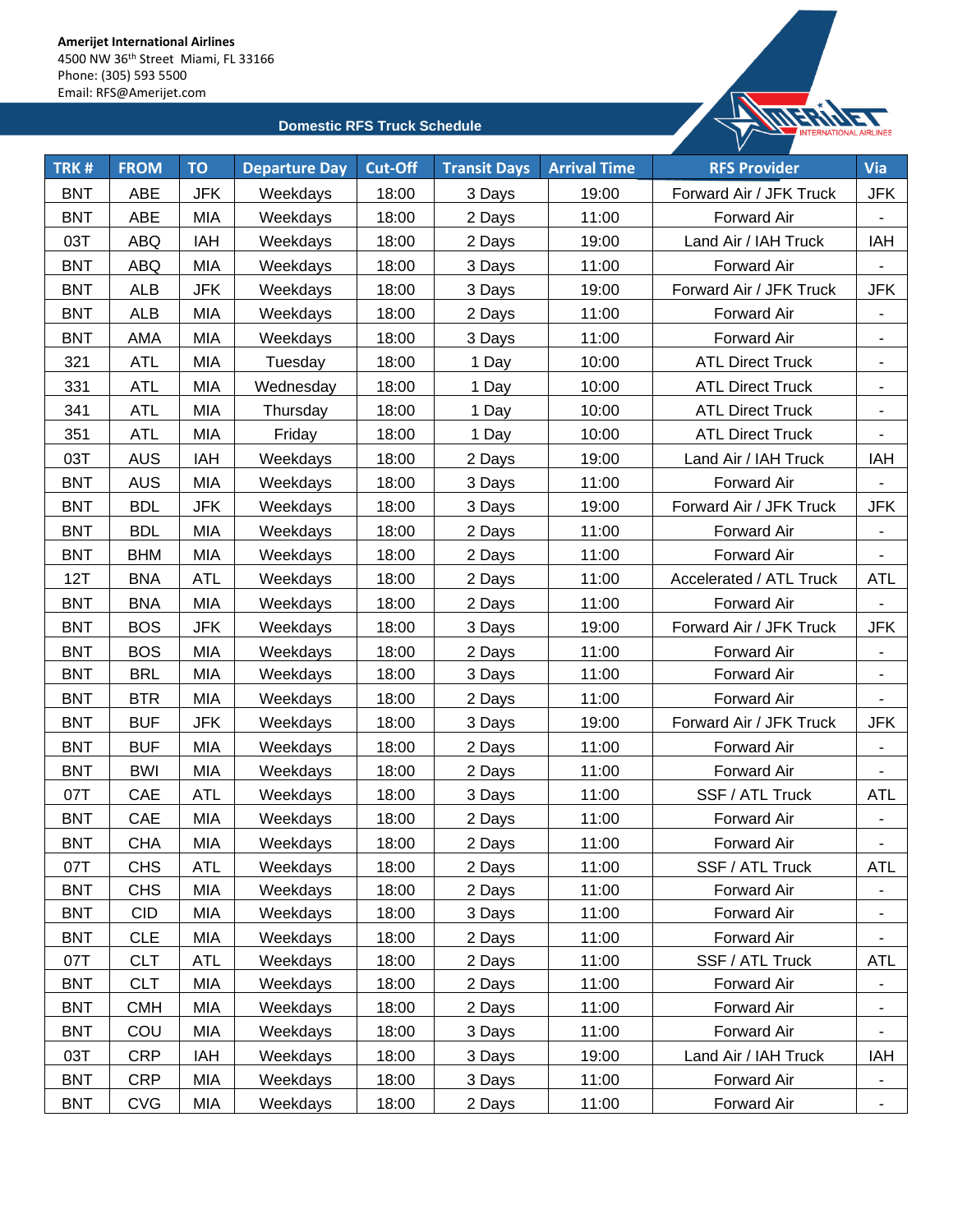

| 12T<br>18:00<br>19:00<br><b>Accelerated / ORD Truck</b><br>ORD<br>Weekdays<br>2 Days<br><b>DAY</b><br><b>MIA</b><br>11:00<br><b>BNT</b><br>Weekdays<br>18:00<br>2 Days<br>Forward Air<br><b>DEN</b><br>03T<br>IAH<br>Weekdays<br>18:00<br>19:00<br>Land Air / IAH Truck<br>IAH<br>2 Days<br><b>BNT</b><br>MIA<br>11:00<br>Forward Air<br><b>DEN</b><br>Weekdays<br>18:00<br>3 Days<br>03T<br><b>DFW</b><br>IAH<br>Weekdays<br>18:00<br>19:00<br>Land Air / IAH Truck<br>IAH<br>2 Days<br><b>BNT</b><br><b>DFW</b><br>MIA<br>18:00<br>11:00<br>Weekdays<br>2 Days<br>Forward Air<br>$\overline{\phantom{a}}$<br><b>BNT</b><br><b>DSM</b><br>MIA<br>18:00<br>11:00<br>Forward Air<br>Weekdays<br>3 Days<br>$\overline{\phantom{a}}$<br><b>BNT</b><br><b>DTW</b><br><b>MIA</b><br>18:00<br>11:00<br>Weekdays<br>2 Days<br>Forward Air<br>03T<br><b>ELP</b><br>IAH<br>Weekdays<br>18:00<br>3 Days<br>19:00<br>Land Air / IAH Truck<br>IAH<br>11:00<br><b>BNT</b><br><b>ELP</b><br>MIA<br>Weekdays<br>18:00<br>3 Days<br>Forward Air<br>$\overline{\phantom{a}}$<br>11:00<br><b>BNT</b><br><b>EVV</b><br>MIA<br>Weekdays<br>18:00<br>Forward Air<br>3 Days<br><b>BNT</b><br><b>EWR</b><br><b>JFK</b><br>Weekdays<br>18:00<br>2 Days<br>19:00<br>Forward Air / JFK Truck<br>JFK<br><b>EWR</b><br>MIA<br>18:00<br>11:00<br><b>BNT</b><br>Weekdays<br>2 Days<br>Forward Air<br>$\overline{\phantom{a}}$<br>19:00<br><b>WFS</b><br>811<br><b>FLL</b><br>MIA<br>Monday<br>16:45<br>$\mathbf 0$<br>821<br><b>FLL</b><br>MIA<br>16:45<br>$\pmb{0}$<br>19:00<br><b>WFS</b><br>Tuesday<br>$\blacksquare$<br>$\pmb{0}$<br>831<br><b>FLL</b><br>MIA<br><b>WFS</b><br>Wednesday<br>16:45<br>19:00<br>٠<br><b>FLL</b><br>MIA<br>Thursday<br>16:45<br>$\mathbf 0$<br>19:00<br><b>WFS</b><br>841<br>$\blacksquare$<br><b>WFS</b><br><b>FLL</b><br>MIA<br>16:45<br>$\pmb{0}$<br>19:00<br>851<br>Friday<br>$\overline{\phantom{a}}$<br><b>BNT</b><br><b>FWA</b><br>MIA<br>11:00<br>Weekdays<br>18:00<br>2 Days<br>Forward Air<br>$\overline{\phantom{a}}$<br><b>BNT</b><br><b>GEG</b><br><b>MIA</b><br>18:00<br>11:00<br>Weekdays<br>4 Days<br>Forward Air<br>$\blacksquare$<br><b>GRR</b><br>MIA<br>11:00<br><b>BNT</b><br>Weekdays<br>18:00<br>Forward Air<br>2 Days<br>GSO<br><b>ATL</b><br>Weekdays<br>18:00<br>11:00<br>SSF / ATL Truck<br>07T<br>2 Days<br><b>ATL</b><br>GSO<br>MIA<br>11:00<br><b>BNT</b><br>18:00<br>2 Days<br>Forward Air<br>Weekdays<br>07T<br><b>GSP</b><br><b>ATL</b><br>11:00<br>SSF / ATL Truck<br><b>ATL</b><br>Weekdays<br>18:00<br>2 Days<br><b>BNT</b><br><b>GSP</b><br>MIA<br>18:00<br>11:00<br>Forward Air<br>Weekdays<br>2 Days<br>$\overline{\phantom{a}}$<br><b>HSV</b><br><b>MIA</b><br><b>BNT</b><br>18:00<br>11:00<br>Forward Air<br>Weekdays<br>2 Days<br><b>IAD</b><br>MIA<br>11:00<br>1111<br>Monday<br>18:00<br>2 Days<br>Forward Air<br>۰<br>1121<br>Tuesday<br>18:00<br>11:00<br>Forward Air<br><b>IAD</b><br>MIA<br>2 Days<br>٠<br>1131<br>MIA<br>IAD<br>18:00<br>2 Days<br>11:00<br>Wednesday<br>Forward Air<br>1141<br><b>IAD</b><br>MIA<br>Thursday<br>18:00<br>11:00<br>2 Days<br>Forward Air<br>-<br>MIA<br>18:00<br>11:00<br>Forward Air<br>1151<br><b>IAD</b><br>Friday<br>2 Days<br>۰<br>521<br><b>IAH</b><br>MIA<br>Tuesday<br>19:00<br><b>IAH Direct Truck</b><br>15:00<br>1 Day<br>$\blacksquare$<br>531<br>IAH<br>MIA<br>Wednesday<br>15:00<br>19:00<br><b>IAH Direct Truck</b><br>1 Day<br>MIA<br>15:00<br>19:00<br><b>IAH Direct Truck</b><br>551<br>IAH<br>Friday<br>1 Day<br>۰.<br>553<br>MIA<br>Friday*<br>15:00<br>1 Day<br>19:00<br><b>IAH Direct Truck</b><br>IAH<br>٠<br><b>BNT</b><br>11:00<br>Forward Air<br><b>ICT</b><br>MIA<br>Weekdays<br>18:00<br>3 Days<br>٠<br><b>BNT</b><br>MIA<br>11:00<br><b>IND</b><br>Weekdays<br>18:00<br>2 Days<br>Forward Air<br>12T<br><b>IND</b><br><b>ORD</b><br>Weekdays<br>18:00<br>2 Days<br>19:00<br>Accelerated / ORD Truck<br><b>ORD</b><br>MIA<br>11:00<br><b>BNT</b><br>JAX<br>Weekdays<br>18:00<br>1 Day<br>Forward Air<br>611<br>MIA<br>15:00<br>19:00<br><b>JFK Direct Truck</b><br>JFK<br>Monday<br>$\blacksquare$ |            |     |  |       |  |  |
|--------------------------------------------------------------------------------------------------------------------------------------------------------------------------------------------------------------------------------------------------------------------------------------------------------------------------------------------------------------------------------------------------------------------------------------------------------------------------------------------------------------------------------------------------------------------------------------------------------------------------------------------------------------------------------------------------------------------------------------------------------------------------------------------------------------------------------------------------------------------------------------------------------------------------------------------------------------------------------------------------------------------------------------------------------------------------------------------------------------------------------------------------------------------------------------------------------------------------------------------------------------------------------------------------------------------------------------------------------------------------------------------------------------------------------------------------------------------------------------------------------------------------------------------------------------------------------------------------------------------------------------------------------------------------------------------------------------------------------------------------------------------------------------------------------------------------------------------------------------------------------------------------------------------------------------------------------------------------------------------------------------------------------------------------------------------------------------------------------------------------------------------------------------------------------------------------------------------------------------------------------------------------------------------------------------------------------------------------------------------------------------------------------------------------------------------------------------------------------------------------------------------------------------------------------------------------------------------------------------------------------------------------------------------------------------------------------------------------------------------------------------------------------------------------------------------------------------------------------------------------------------------------------------------------------------------------------------------------------------------------------------------------------------------------------------------------------------------------------------------------------------------------------------------------------------------------------------------------------------------------------------------------------------------------------------------------------------------------------------------------------------------------------------------------------------------------------------------------------------------------------------------------------------------------------------------------------------------------------------------------------------------------------------------------------------------------------------------------------------------------------------------------------------------------------------------------------------------------------------------------------------------------------------------------------------------------------------------------------------------------------------------------------------------------------------------------------------------------------------------|------------|-----|--|-------|--|--|
|                                                                                                                                                                                                                                                                                                                                                                                                                                                                                                                                                                                                                                                                                                                                                                                                                                                                                                                                                                                                                                                                                                                                                                                                                                                                                                                                                                                                                                                                                                                                                                                                                                                                                                                                                                                                                                                                                                                                                                                                                                                                                                                                                                                                                                                                                                                                                                                                                                                                                                                                                                                                                                                                                                                                                                                                                                                                                                                                                                                                                                                                                                                                                                                                                                                                                                                                                                                                                                                                                                                                                                                                                                                                                                                                                                                                                                                                                                                                                                                                                                                                                                                    | <b>CVG</b> | ORD |  |       |  |  |
|                                                                                                                                                                                                                                                                                                                                                                                                                                                                                                                                                                                                                                                                                                                                                                                                                                                                                                                                                                                                                                                                                                                                                                                                                                                                                                                                                                                                                                                                                                                                                                                                                                                                                                                                                                                                                                                                                                                                                                                                                                                                                                                                                                                                                                                                                                                                                                                                                                                                                                                                                                                                                                                                                                                                                                                                                                                                                                                                                                                                                                                                                                                                                                                                                                                                                                                                                                                                                                                                                                                                                                                                                                                                                                                                                                                                                                                                                                                                                                                                                                                                                                                    |            |     |  |       |  |  |
|                                                                                                                                                                                                                                                                                                                                                                                                                                                                                                                                                                                                                                                                                                                                                                                                                                                                                                                                                                                                                                                                                                                                                                                                                                                                                                                                                                                                                                                                                                                                                                                                                                                                                                                                                                                                                                                                                                                                                                                                                                                                                                                                                                                                                                                                                                                                                                                                                                                                                                                                                                                                                                                                                                                                                                                                                                                                                                                                                                                                                                                                                                                                                                                                                                                                                                                                                                                                                                                                                                                                                                                                                                                                                                                                                                                                                                                                                                                                                                                                                                                                                                                    |            |     |  |       |  |  |
|                                                                                                                                                                                                                                                                                                                                                                                                                                                                                                                                                                                                                                                                                                                                                                                                                                                                                                                                                                                                                                                                                                                                                                                                                                                                                                                                                                                                                                                                                                                                                                                                                                                                                                                                                                                                                                                                                                                                                                                                                                                                                                                                                                                                                                                                                                                                                                                                                                                                                                                                                                                                                                                                                                                                                                                                                                                                                                                                                                                                                                                                                                                                                                                                                                                                                                                                                                                                                                                                                                                                                                                                                                                                                                                                                                                                                                                                                                                                                                                                                                                                                                                    |            |     |  |       |  |  |
|                                                                                                                                                                                                                                                                                                                                                                                                                                                                                                                                                                                                                                                                                                                                                                                                                                                                                                                                                                                                                                                                                                                                                                                                                                                                                                                                                                                                                                                                                                                                                                                                                                                                                                                                                                                                                                                                                                                                                                                                                                                                                                                                                                                                                                                                                                                                                                                                                                                                                                                                                                                                                                                                                                                                                                                                                                                                                                                                                                                                                                                                                                                                                                                                                                                                                                                                                                                                                                                                                                                                                                                                                                                                                                                                                                                                                                                                                                                                                                                                                                                                                                                    |            |     |  |       |  |  |
|                                                                                                                                                                                                                                                                                                                                                                                                                                                                                                                                                                                                                                                                                                                                                                                                                                                                                                                                                                                                                                                                                                                                                                                                                                                                                                                                                                                                                                                                                                                                                                                                                                                                                                                                                                                                                                                                                                                                                                                                                                                                                                                                                                                                                                                                                                                                                                                                                                                                                                                                                                                                                                                                                                                                                                                                                                                                                                                                                                                                                                                                                                                                                                                                                                                                                                                                                                                                                                                                                                                                                                                                                                                                                                                                                                                                                                                                                                                                                                                                                                                                                                                    |            |     |  |       |  |  |
|                                                                                                                                                                                                                                                                                                                                                                                                                                                                                                                                                                                                                                                                                                                                                                                                                                                                                                                                                                                                                                                                                                                                                                                                                                                                                                                                                                                                                                                                                                                                                                                                                                                                                                                                                                                                                                                                                                                                                                                                                                                                                                                                                                                                                                                                                                                                                                                                                                                                                                                                                                                                                                                                                                                                                                                                                                                                                                                                                                                                                                                                                                                                                                                                                                                                                                                                                                                                                                                                                                                                                                                                                                                                                                                                                                                                                                                                                                                                                                                                                                                                                                                    |            |     |  |       |  |  |
|                                                                                                                                                                                                                                                                                                                                                                                                                                                                                                                                                                                                                                                                                                                                                                                                                                                                                                                                                                                                                                                                                                                                                                                                                                                                                                                                                                                                                                                                                                                                                                                                                                                                                                                                                                                                                                                                                                                                                                                                                                                                                                                                                                                                                                                                                                                                                                                                                                                                                                                                                                                                                                                                                                                                                                                                                                                                                                                                                                                                                                                                                                                                                                                                                                                                                                                                                                                                                                                                                                                                                                                                                                                                                                                                                                                                                                                                                                                                                                                                                                                                                                                    |            |     |  |       |  |  |
|                                                                                                                                                                                                                                                                                                                                                                                                                                                                                                                                                                                                                                                                                                                                                                                                                                                                                                                                                                                                                                                                                                                                                                                                                                                                                                                                                                                                                                                                                                                                                                                                                                                                                                                                                                                                                                                                                                                                                                                                                                                                                                                                                                                                                                                                                                                                                                                                                                                                                                                                                                                                                                                                                                                                                                                                                                                                                                                                                                                                                                                                                                                                                                                                                                                                                                                                                                                                                                                                                                                                                                                                                                                                                                                                                                                                                                                                                                                                                                                                                                                                                                                    |            |     |  |       |  |  |
|                                                                                                                                                                                                                                                                                                                                                                                                                                                                                                                                                                                                                                                                                                                                                                                                                                                                                                                                                                                                                                                                                                                                                                                                                                                                                                                                                                                                                                                                                                                                                                                                                                                                                                                                                                                                                                                                                                                                                                                                                                                                                                                                                                                                                                                                                                                                                                                                                                                                                                                                                                                                                                                                                                                                                                                                                                                                                                                                                                                                                                                                                                                                                                                                                                                                                                                                                                                                                                                                                                                                                                                                                                                                                                                                                                                                                                                                                                                                                                                                                                                                                                                    |            |     |  |       |  |  |
|                                                                                                                                                                                                                                                                                                                                                                                                                                                                                                                                                                                                                                                                                                                                                                                                                                                                                                                                                                                                                                                                                                                                                                                                                                                                                                                                                                                                                                                                                                                                                                                                                                                                                                                                                                                                                                                                                                                                                                                                                                                                                                                                                                                                                                                                                                                                                                                                                                                                                                                                                                                                                                                                                                                                                                                                                                                                                                                                                                                                                                                                                                                                                                                                                                                                                                                                                                                                                                                                                                                                                                                                                                                                                                                                                                                                                                                                                                                                                                                                                                                                                                                    |            |     |  |       |  |  |
|                                                                                                                                                                                                                                                                                                                                                                                                                                                                                                                                                                                                                                                                                                                                                                                                                                                                                                                                                                                                                                                                                                                                                                                                                                                                                                                                                                                                                                                                                                                                                                                                                                                                                                                                                                                                                                                                                                                                                                                                                                                                                                                                                                                                                                                                                                                                                                                                                                                                                                                                                                                                                                                                                                                                                                                                                                                                                                                                                                                                                                                                                                                                                                                                                                                                                                                                                                                                                                                                                                                                                                                                                                                                                                                                                                                                                                                                                                                                                                                                                                                                                                                    |            |     |  |       |  |  |
|                                                                                                                                                                                                                                                                                                                                                                                                                                                                                                                                                                                                                                                                                                                                                                                                                                                                                                                                                                                                                                                                                                                                                                                                                                                                                                                                                                                                                                                                                                                                                                                                                                                                                                                                                                                                                                                                                                                                                                                                                                                                                                                                                                                                                                                                                                                                                                                                                                                                                                                                                                                                                                                                                                                                                                                                                                                                                                                                                                                                                                                                                                                                                                                                                                                                                                                                                                                                                                                                                                                                                                                                                                                                                                                                                                                                                                                                                                                                                                                                                                                                                                                    |            |     |  |       |  |  |
|                                                                                                                                                                                                                                                                                                                                                                                                                                                                                                                                                                                                                                                                                                                                                                                                                                                                                                                                                                                                                                                                                                                                                                                                                                                                                                                                                                                                                                                                                                                                                                                                                                                                                                                                                                                                                                                                                                                                                                                                                                                                                                                                                                                                                                                                                                                                                                                                                                                                                                                                                                                                                                                                                                                                                                                                                                                                                                                                                                                                                                                                                                                                                                                                                                                                                                                                                                                                                                                                                                                                                                                                                                                                                                                                                                                                                                                                                                                                                                                                                                                                                                                    |            |     |  |       |  |  |
|                                                                                                                                                                                                                                                                                                                                                                                                                                                                                                                                                                                                                                                                                                                                                                                                                                                                                                                                                                                                                                                                                                                                                                                                                                                                                                                                                                                                                                                                                                                                                                                                                                                                                                                                                                                                                                                                                                                                                                                                                                                                                                                                                                                                                                                                                                                                                                                                                                                                                                                                                                                                                                                                                                                                                                                                                                                                                                                                                                                                                                                                                                                                                                                                                                                                                                                                                                                                                                                                                                                                                                                                                                                                                                                                                                                                                                                                                                                                                                                                                                                                                                                    |            |     |  |       |  |  |
|                                                                                                                                                                                                                                                                                                                                                                                                                                                                                                                                                                                                                                                                                                                                                                                                                                                                                                                                                                                                                                                                                                                                                                                                                                                                                                                                                                                                                                                                                                                                                                                                                                                                                                                                                                                                                                                                                                                                                                                                                                                                                                                                                                                                                                                                                                                                                                                                                                                                                                                                                                                                                                                                                                                                                                                                                                                                                                                                                                                                                                                                                                                                                                                                                                                                                                                                                                                                                                                                                                                                                                                                                                                                                                                                                                                                                                                                                                                                                                                                                                                                                                                    |            |     |  |       |  |  |
|                                                                                                                                                                                                                                                                                                                                                                                                                                                                                                                                                                                                                                                                                                                                                                                                                                                                                                                                                                                                                                                                                                                                                                                                                                                                                                                                                                                                                                                                                                                                                                                                                                                                                                                                                                                                                                                                                                                                                                                                                                                                                                                                                                                                                                                                                                                                                                                                                                                                                                                                                                                                                                                                                                                                                                                                                                                                                                                                                                                                                                                                                                                                                                                                                                                                                                                                                                                                                                                                                                                                                                                                                                                                                                                                                                                                                                                                                                                                                                                                                                                                                                                    |            |     |  |       |  |  |
|                                                                                                                                                                                                                                                                                                                                                                                                                                                                                                                                                                                                                                                                                                                                                                                                                                                                                                                                                                                                                                                                                                                                                                                                                                                                                                                                                                                                                                                                                                                                                                                                                                                                                                                                                                                                                                                                                                                                                                                                                                                                                                                                                                                                                                                                                                                                                                                                                                                                                                                                                                                                                                                                                                                                                                                                                                                                                                                                                                                                                                                                                                                                                                                                                                                                                                                                                                                                                                                                                                                                                                                                                                                                                                                                                                                                                                                                                                                                                                                                                                                                                                                    |            |     |  |       |  |  |
|                                                                                                                                                                                                                                                                                                                                                                                                                                                                                                                                                                                                                                                                                                                                                                                                                                                                                                                                                                                                                                                                                                                                                                                                                                                                                                                                                                                                                                                                                                                                                                                                                                                                                                                                                                                                                                                                                                                                                                                                                                                                                                                                                                                                                                                                                                                                                                                                                                                                                                                                                                                                                                                                                                                                                                                                                                                                                                                                                                                                                                                                                                                                                                                                                                                                                                                                                                                                                                                                                                                                                                                                                                                                                                                                                                                                                                                                                                                                                                                                                                                                                                                    |            |     |  |       |  |  |
|                                                                                                                                                                                                                                                                                                                                                                                                                                                                                                                                                                                                                                                                                                                                                                                                                                                                                                                                                                                                                                                                                                                                                                                                                                                                                                                                                                                                                                                                                                                                                                                                                                                                                                                                                                                                                                                                                                                                                                                                                                                                                                                                                                                                                                                                                                                                                                                                                                                                                                                                                                                                                                                                                                                                                                                                                                                                                                                                                                                                                                                                                                                                                                                                                                                                                                                                                                                                                                                                                                                                                                                                                                                                                                                                                                                                                                                                                                                                                                                                                                                                                                                    |            |     |  |       |  |  |
|                                                                                                                                                                                                                                                                                                                                                                                                                                                                                                                                                                                                                                                                                                                                                                                                                                                                                                                                                                                                                                                                                                                                                                                                                                                                                                                                                                                                                                                                                                                                                                                                                                                                                                                                                                                                                                                                                                                                                                                                                                                                                                                                                                                                                                                                                                                                                                                                                                                                                                                                                                                                                                                                                                                                                                                                                                                                                                                                                                                                                                                                                                                                                                                                                                                                                                                                                                                                                                                                                                                                                                                                                                                                                                                                                                                                                                                                                                                                                                                                                                                                                                                    |            |     |  |       |  |  |
|                                                                                                                                                                                                                                                                                                                                                                                                                                                                                                                                                                                                                                                                                                                                                                                                                                                                                                                                                                                                                                                                                                                                                                                                                                                                                                                                                                                                                                                                                                                                                                                                                                                                                                                                                                                                                                                                                                                                                                                                                                                                                                                                                                                                                                                                                                                                                                                                                                                                                                                                                                                                                                                                                                                                                                                                                                                                                                                                                                                                                                                                                                                                                                                                                                                                                                                                                                                                                                                                                                                                                                                                                                                                                                                                                                                                                                                                                                                                                                                                                                                                                                                    |            |     |  |       |  |  |
|                                                                                                                                                                                                                                                                                                                                                                                                                                                                                                                                                                                                                                                                                                                                                                                                                                                                                                                                                                                                                                                                                                                                                                                                                                                                                                                                                                                                                                                                                                                                                                                                                                                                                                                                                                                                                                                                                                                                                                                                                                                                                                                                                                                                                                                                                                                                                                                                                                                                                                                                                                                                                                                                                                                                                                                                                                                                                                                                                                                                                                                                                                                                                                                                                                                                                                                                                                                                                                                                                                                                                                                                                                                                                                                                                                                                                                                                                                                                                                                                                                                                                                                    |            |     |  |       |  |  |
|                                                                                                                                                                                                                                                                                                                                                                                                                                                                                                                                                                                                                                                                                                                                                                                                                                                                                                                                                                                                                                                                                                                                                                                                                                                                                                                                                                                                                                                                                                                                                                                                                                                                                                                                                                                                                                                                                                                                                                                                                                                                                                                                                                                                                                                                                                                                                                                                                                                                                                                                                                                                                                                                                                                                                                                                                                                                                                                                                                                                                                                                                                                                                                                                                                                                                                                                                                                                                                                                                                                                                                                                                                                                                                                                                                                                                                                                                                                                                                                                                                                                                                                    |            |     |  |       |  |  |
|                                                                                                                                                                                                                                                                                                                                                                                                                                                                                                                                                                                                                                                                                                                                                                                                                                                                                                                                                                                                                                                                                                                                                                                                                                                                                                                                                                                                                                                                                                                                                                                                                                                                                                                                                                                                                                                                                                                                                                                                                                                                                                                                                                                                                                                                                                                                                                                                                                                                                                                                                                                                                                                                                                                                                                                                                                                                                                                                                                                                                                                                                                                                                                                                                                                                                                                                                                                                                                                                                                                                                                                                                                                                                                                                                                                                                                                                                                                                                                                                                                                                                                                    |            |     |  |       |  |  |
|                                                                                                                                                                                                                                                                                                                                                                                                                                                                                                                                                                                                                                                                                                                                                                                                                                                                                                                                                                                                                                                                                                                                                                                                                                                                                                                                                                                                                                                                                                                                                                                                                                                                                                                                                                                                                                                                                                                                                                                                                                                                                                                                                                                                                                                                                                                                                                                                                                                                                                                                                                                                                                                                                                                                                                                                                                                                                                                                                                                                                                                                                                                                                                                                                                                                                                                                                                                                                                                                                                                                                                                                                                                                                                                                                                                                                                                                                                                                                                                                                                                                                                                    |            |     |  |       |  |  |
|                                                                                                                                                                                                                                                                                                                                                                                                                                                                                                                                                                                                                                                                                                                                                                                                                                                                                                                                                                                                                                                                                                                                                                                                                                                                                                                                                                                                                                                                                                                                                                                                                                                                                                                                                                                                                                                                                                                                                                                                                                                                                                                                                                                                                                                                                                                                                                                                                                                                                                                                                                                                                                                                                                                                                                                                                                                                                                                                                                                                                                                                                                                                                                                                                                                                                                                                                                                                                                                                                                                                                                                                                                                                                                                                                                                                                                                                                                                                                                                                                                                                                                                    |            |     |  |       |  |  |
|                                                                                                                                                                                                                                                                                                                                                                                                                                                                                                                                                                                                                                                                                                                                                                                                                                                                                                                                                                                                                                                                                                                                                                                                                                                                                                                                                                                                                                                                                                                                                                                                                                                                                                                                                                                                                                                                                                                                                                                                                                                                                                                                                                                                                                                                                                                                                                                                                                                                                                                                                                                                                                                                                                                                                                                                                                                                                                                                                                                                                                                                                                                                                                                                                                                                                                                                                                                                                                                                                                                                                                                                                                                                                                                                                                                                                                                                                                                                                                                                                                                                                                                    |            |     |  |       |  |  |
|                                                                                                                                                                                                                                                                                                                                                                                                                                                                                                                                                                                                                                                                                                                                                                                                                                                                                                                                                                                                                                                                                                                                                                                                                                                                                                                                                                                                                                                                                                                                                                                                                                                                                                                                                                                                                                                                                                                                                                                                                                                                                                                                                                                                                                                                                                                                                                                                                                                                                                                                                                                                                                                                                                                                                                                                                                                                                                                                                                                                                                                                                                                                                                                                                                                                                                                                                                                                                                                                                                                                                                                                                                                                                                                                                                                                                                                                                                                                                                                                                                                                                                                    |            |     |  |       |  |  |
|                                                                                                                                                                                                                                                                                                                                                                                                                                                                                                                                                                                                                                                                                                                                                                                                                                                                                                                                                                                                                                                                                                                                                                                                                                                                                                                                                                                                                                                                                                                                                                                                                                                                                                                                                                                                                                                                                                                                                                                                                                                                                                                                                                                                                                                                                                                                                                                                                                                                                                                                                                                                                                                                                                                                                                                                                                                                                                                                                                                                                                                                                                                                                                                                                                                                                                                                                                                                                                                                                                                                                                                                                                                                                                                                                                                                                                                                                                                                                                                                                                                                                                                    |            |     |  |       |  |  |
|                                                                                                                                                                                                                                                                                                                                                                                                                                                                                                                                                                                                                                                                                                                                                                                                                                                                                                                                                                                                                                                                                                                                                                                                                                                                                                                                                                                                                                                                                                                                                                                                                                                                                                                                                                                                                                                                                                                                                                                                                                                                                                                                                                                                                                                                                                                                                                                                                                                                                                                                                                                                                                                                                                                                                                                                                                                                                                                                                                                                                                                                                                                                                                                                                                                                                                                                                                                                                                                                                                                                                                                                                                                                                                                                                                                                                                                                                                                                                                                                                                                                                                                    |            |     |  |       |  |  |
|                                                                                                                                                                                                                                                                                                                                                                                                                                                                                                                                                                                                                                                                                                                                                                                                                                                                                                                                                                                                                                                                                                                                                                                                                                                                                                                                                                                                                                                                                                                                                                                                                                                                                                                                                                                                                                                                                                                                                                                                                                                                                                                                                                                                                                                                                                                                                                                                                                                                                                                                                                                                                                                                                                                                                                                                                                                                                                                                                                                                                                                                                                                                                                                                                                                                                                                                                                                                                                                                                                                                                                                                                                                                                                                                                                                                                                                                                                                                                                                                                                                                                                                    |            |     |  |       |  |  |
|                                                                                                                                                                                                                                                                                                                                                                                                                                                                                                                                                                                                                                                                                                                                                                                                                                                                                                                                                                                                                                                                                                                                                                                                                                                                                                                                                                                                                                                                                                                                                                                                                                                                                                                                                                                                                                                                                                                                                                                                                                                                                                                                                                                                                                                                                                                                                                                                                                                                                                                                                                                                                                                                                                                                                                                                                                                                                                                                                                                                                                                                                                                                                                                                                                                                                                                                                                                                                                                                                                                                                                                                                                                                                                                                                                                                                                                                                                                                                                                                                                                                                                                    |            |     |  |       |  |  |
|                                                                                                                                                                                                                                                                                                                                                                                                                                                                                                                                                                                                                                                                                                                                                                                                                                                                                                                                                                                                                                                                                                                                                                                                                                                                                                                                                                                                                                                                                                                                                                                                                                                                                                                                                                                                                                                                                                                                                                                                                                                                                                                                                                                                                                                                                                                                                                                                                                                                                                                                                                                                                                                                                                                                                                                                                                                                                                                                                                                                                                                                                                                                                                                                                                                                                                                                                                                                                                                                                                                                                                                                                                                                                                                                                                                                                                                                                                                                                                                                                                                                                                                    |            |     |  |       |  |  |
|                                                                                                                                                                                                                                                                                                                                                                                                                                                                                                                                                                                                                                                                                                                                                                                                                                                                                                                                                                                                                                                                                                                                                                                                                                                                                                                                                                                                                                                                                                                                                                                                                                                                                                                                                                                                                                                                                                                                                                                                                                                                                                                                                                                                                                                                                                                                                                                                                                                                                                                                                                                                                                                                                                                                                                                                                                                                                                                                                                                                                                                                                                                                                                                                                                                                                                                                                                                                                                                                                                                                                                                                                                                                                                                                                                                                                                                                                                                                                                                                                                                                                                                    |            |     |  |       |  |  |
|                                                                                                                                                                                                                                                                                                                                                                                                                                                                                                                                                                                                                                                                                                                                                                                                                                                                                                                                                                                                                                                                                                                                                                                                                                                                                                                                                                                                                                                                                                                                                                                                                                                                                                                                                                                                                                                                                                                                                                                                                                                                                                                                                                                                                                                                                                                                                                                                                                                                                                                                                                                                                                                                                                                                                                                                                                                                                                                                                                                                                                                                                                                                                                                                                                                                                                                                                                                                                                                                                                                                                                                                                                                                                                                                                                                                                                                                                                                                                                                                                                                                                                                    |            |     |  |       |  |  |
|                                                                                                                                                                                                                                                                                                                                                                                                                                                                                                                                                                                                                                                                                                                                                                                                                                                                                                                                                                                                                                                                                                                                                                                                                                                                                                                                                                                                                                                                                                                                                                                                                                                                                                                                                                                                                                                                                                                                                                                                                                                                                                                                                                                                                                                                                                                                                                                                                                                                                                                                                                                                                                                                                                                                                                                                                                                                                                                                                                                                                                                                                                                                                                                                                                                                                                                                                                                                                                                                                                                                                                                                                                                                                                                                                                                                                                                                                                                                                                                                                                                                                                                    |            |     |  |       |  |  |
|                                                                                                                                                                                                                                                                                                                                                                                                                                                                                                                                                                                                                                                                                                                                                                                                                                                                                                                                                                                                                                                                                                                                                                                                                                                                                                                                                                                                                                                                                                                                                                                                                                                                                                                                                                                                                                                                                                                                                                                                                                                                                                                                                                                                                                                                                                                                                                                                                                                                                                                                                                                                                                                                                                                                                                                                                                                                                                                                                                                                                                                                                                                                                                                                                                                                                                                                                                                                                                                                                                                                                                                                                                                                                                                                                                                                                                                                                                                                                                                                                                                                                                                    |            |     |  |       |  |  |
|                                                                                                                                                                                                                                                                                                                                                                                                                                                                                                                                                                                                                                                                                                                                                                                                                                                                                                                                                                                                                                                                                                                                                                                                                                                                                                                                                                                                                                                                                                                                                                                                                                                                                                                                                                                                                                                                                                                                                                                                                                                                                                                                                                                                                                                                                                                                                                                                                                                                                                                                                                                                                                                                                                                                                                                                                                                                                                                                                                                                                                                                                                                                                                                                                                                                                                                                                                                                                                                                                                                                                                                                                                                                                                                                                                                                                                                                                                                                                                                                                                                                                                                    |            |     |  |       |  |  |
|                                                                                                                                                                                                                                                                                                                                                                                                                                                                                                                                                                                                                                                                                                                                                                                                                                                                                                                                                                                                                                                                                                                                                                                                                                                                                                                                                                                                                                                                                                                                                                                                                                                                                                                                                                                                                                                                                                                                                                                                                                                                                                                                                                                                                                                                                                                                                                                                                                                                                                                                                                                                                                                                                                                                                                                                                                                                                                                                                                                                                                                                                                                                                                                                                                                                                                                                                                                                                                                                                                                                                                                                                                                                                                                                                                                                                                                                                                                                                                                                                                                                                                                    |            |     |  | 1 Day |  |  |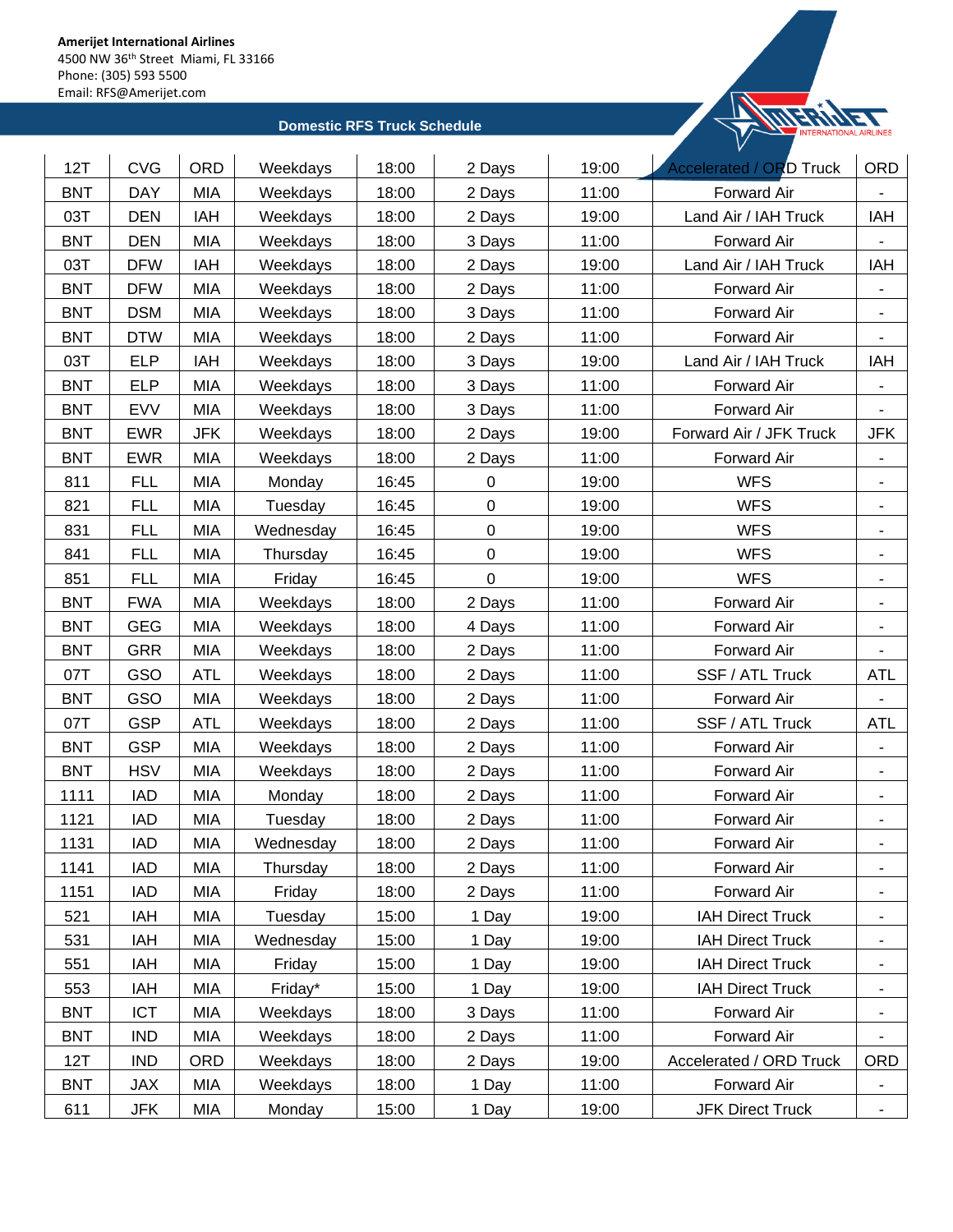

| 631        | <b>JFK</b> | <b>MIA</b> | Wednesday | 15:00 | 1 Day  | 19:00 | <b>JFK Direct Truck</b>        | $\blacksquare$               |
|------------|------------|------------|-----------|-------|--------|-------|--------------------------------|------------------------------|
| 661        | <b>JFK</b> | <b>MIA</b> | Saturday  | 10:00 | 1 Day  | 19:00 | <b>JFK Direct Truck</b>        | $\overline{\phantom{a}}$     |
| <b>BNT</b> | LAS        | <b>MIA</b> | Weekdays  | 18:00 | 4 Days | 11:00 | <b>Forward Air</b>             | $\overline{\phantom{a}}$     |
| 111        | LAX        | MIA        | Monday    | 17:00 | 3 Days | 14:00 | <b>Sterling Transportation</b> |                              |
| 121        | <b>LAX</b> | <b>MIA</b> | Tuesday   | 17:00 | 3 Days | 14:00 | <b>Sterling Transportation</b> | ۰                            |
| 131        | LAX        | MIA        | Wednesday | 17:00 | 3 Days | 14:00 | <b>Sterling Transportation</b> | $\overline{\phantom{a}}$     |
| 141        | LAX        | <b>MIA</b> | Thursday  | 17:00 | 3 Days | 14:00 | <b>Sterling Transportation</b> | $\overline{\phantom{a}}$     |
| 151        | <b>LAX</b> | <b>MIA</b> | Friday    | 17:00 | 3 Days | 14:00 | <b>Sterling Transportation</b> | $\overline{\phantom{a}}$     |
| <b>BNT</b> | <b>LBB</b> | <b>MIA</b> | Weekdays  | 18:00 | 3 Days | 11:00 | Forward Air                    | $\overline{\phantom{a}}$     |
| <b>BNT</b> | LFT        | MIA        | Weekdays  | 18:00 | 2 Days | 11:00 | Forward Air                    | ۰                            |
| <b>BNT</b> | LIT        | MIA        | Weekdays  | 18:00 | 2 Days | 11:00 | Forward Air                    |                              |
| 03T        | <b>LRD</b> | IAH        | Weekdays  | 18:00 | 3 Days | 19:00 | Land Air / IAH Truck           | IAH                          |
| <b>BNT</b> | LRD        | <b>MIA</b> | Weekdays  | 18:00 | 3 Days | 11:00 | <b>Forward Air</b>             |                              |
| <b>BNT</b> | <b>MBS</b> | <b>MIA</b> | Weekdays  | 18:00 | 2 Days | 11:00 | Forward Air                    |                              |
| <b>BNT</b> | <b>MCI</b> | <b>MIA</b> | Weekdays  | 18:00 | 2 Days | 11:00 | <b>Forward Air</b>             | $\qquad \qquad \blacksquare$ |
| 921        | <b>MCO</b> | MIA        | Tuesday   | 15:00 | 1 Day  | 14:00 | Accelerated                    |                              |
| 931        | <b>MCO</b> | <b>MIA</b> | Wednesday | 15:00 | 1 Day  | 14:00 | Accelerated                    | ۰                            |
| 941        | <b>MCO</b> | MIA        | Thursday  | 15:00 | 1 Day  | 14:00 | Accelerated                    | $\overline{\phantom{a}}$     |
| 951        | <b>MCO</b> | <b>MIA</b> | Friday    | 15:00 | 1 Day  | 14:00 | Accelerated                    | $\qquad \qquad \blacksquare$ |
| <b>BNT</b> | <b>MDT</b> | <b>JFK</b> | Weekdays  | 18:00 | 2 Days | 19:00 | Forward Air / JFK Truck        | JFK                          |
| <b>BNT</b> | <b>MDT</b> | <b>MIA</b> | Weekdays  | 18:00 | 2 Days | 11:00 | Forward Air                    |                              |
| 12T        | <b>MEM</b> | <b>ATL</b> | Weekdays  | 18:00 | 2 Days | 11:00 | Accelerated / ATL Truck        | <b>ATL</b>                   |
| <b>BNT</b> | MEM        | <b>MIA</b> | Weekdays  | 18:00 | 2 Days | 11:00 | <b>Forward Air</b>             |                              |
| 03T        | <b>MFE</b> | IAH        | Weekdays  | 18:00 | 3 Days | 19:00 | Land Air / IAH Truck           | IAH                          |
| <b>BNT</b> | <b>MFE</b> | MIA        | Weekdays  | 18:00 | 3 Days | 11:00 | <b>Forward Air</b>             | $\overline{\phantom{a}}$     |
| <b>BNT</b> | <b>MGM</b> | <b>MIA</b> | Weekdays  | 18:00 | 2 Days | 11:00 | Forward Air                    | $\overline{\phantom{a}}$     |
| <b>BNT</b> | <b>MIA</b> | ABE        | Weekdays  | 14:00 | 3 Days | 10:00 | Forward Air                    | $\qquad \qquad \blacksquare$ |
| <b>BNT</b> | <b>MIA</b> | <b>ALB</b> | Weekdays  | 14:00 | 4 Days | 10:00 | Forward Air                    |                              |
| <b>BNT</b> | <b>MIA</b> | AMA        | Weekdays  | 14:00 | 3 Days | 14:00 | Forward Air                    |                              |
| 12T        | <b>MIA</b> | ATL        | Weekdays  | 14:00 | 1 Day  | 10:00 | Accelerated                    | $\overline{\phantom{a}}$     |
| <b>BNT</b> | MIA        | <b>AUS</b> | Weekdays  | 14:00 | 3 Days | 10:00 | Forward Air                    | $\overline{\phantom{a}}$     |
| 12T        | MIA        | <b>BHM</b> | Weekdays  | 14:00 | 2 Days | 10:00 | Accelerated                    |                              |
| 12T        | MIA        | <b>BNA</b> | Weekdays  | 14:00 | 2 Days | 10:00 | Accelerated                    |                              |
| <b>BNT</b> | MIA        | <b>BOS</b> | Weekdays  | 14:00 | 3 Days | 10:00 | Forward Air                    | ۰                            |
| <b>BNT</b> | MIA        | <b>BRL</b> | Weekdays  | 14:00 | 4 Days | 12:00 | Forward Air                    | ٠                            |
| <b>BNT</b> | MIA        | <b>BUF</b> | Weekdays  | 14:00 | 4 Days | 10:00 | Forward Air                    | ۰                            |
| <b>BNT</b> | MIA        | <b>BWI</b> | Weekdays  | 14:00 | 2 Days | 10:00 | Forward Air                    | $\overline{\phantom{a}}$     |
| <b>BNT</b> | MIA        | CAE        | Weekdays  | 14:00 | 2 Days | 10:00 | Forward Air                    |                              |
| <b>BNT</b> | MIA        | <b>CHA</b> | Weekdays  | 14:00 | 2 Days | 10:00 | Forward Air                    | -                            |
| <b>BNT</b> | <b>MIA</b> | <b>CHS</b> | Weekdays  | 14:00 | 2 Days | 10:00 | Forward Air                    | ٠                            |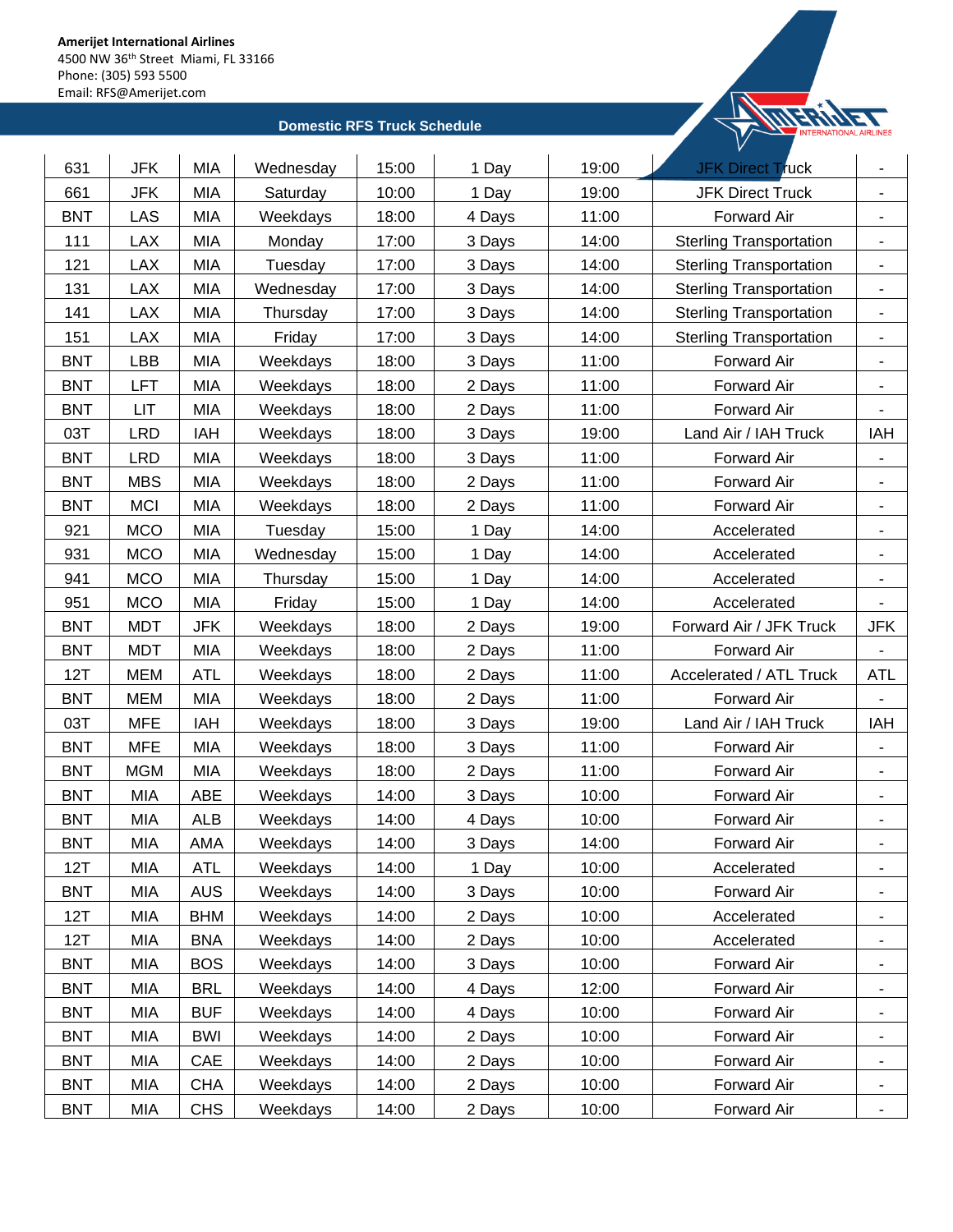

| <b>BNT</b> | <b>MIA</b> | <b>CID</b> | Weekdays  | 14:00 | 3 Days | 10:00 | <b>Forward Air</b>             |                              |
|------------|------------|------------|-----------|-------|--------|-------|--------------------------------|------------------------------|
| <b>BNT</b> | <b>MIA</b> | <b>CLE</b> | Weekdays  | 14:00 | 2 Days | 10:00 | Forward Air                    | $\blacksquare$               |
| <b>BNT</b> | <b>MIA</b> | <b>CLT</b> | Weekdays  | 14:00 | 2 Days | 10:00 | Forward Air                    | ٠                            |
| <b>BNT</b> | <b>MIA</b> | <b>CMH</b> | Weekdays  | 14:00 | 2 Days | 10:00 | Forward Air                    | ۰                            |
| <b>BNT</b> | <b>MIA</b> | COU        | Weekdays  | 14:00 | 3 Days | 10:00 | Forward Air                    | ۰                            |
| <b>BNT</b> | <b>MIA</b> | <b>CRP</b> | Weekdays  | 14:00 | 4 Days | 10:00 | Forward Air                    |                              |
| <b>BNT</b> | <b>MIA</b> | <b>CVG</b> | Weekdays  | 14:00 | 2 Days | 12:00 | Forward Air                    | ٠                            |
| <b>BNT</b> | <b>MIA</b> | <b>DAY</b> | Weekdays  | 14:00 | 2 Days | 10:00 | Forward Air                    | $\blacksquare$               |
| <b>BNT</b> | <b>MIA</b> | <b>DEN</b> | Weekdays  | 14:00 | 3 Days | 13:00 | Forward Air                    | ٠                            |
| 12T        | <b>MIA</b> | <b>DFW</b> | Weekdays  | 14:00 | 3 Days | 10:00 | Accelerated                    | ۰                            |
| <b>BNT</b> | <b>MIA</b> | <b>DSM</b> | Weekdays  | 14:00 | 3 Days | 10:00 | Forward Air                    | ۰                            |
| <b>BNT</b> | <b>MIA</b> | <b>DTW</b> | Weekdays  | 14:00 | 2 Days | 10:00 | Forward Air                    | $\blacksquare$               |
| <b>BNT</b> | <b>MIA</b> | <b>ELP</b> | Weekdays  | 14:00 | 3 Days | 10:00 | Forward Air                    |                              |
| <b>BNT</b> | <b>MIA</b> | <b>EVV</b> | Weekdays  | 14:00 | 3 Days | 10:00 | Forward Air                    | $\blacksquare$               |
| <b>BNT</b> | MIA        | <b>EWR</b> | Weekdays  | 14:00 | 3 Days | 10:00 | Forward Air                    | $\blacksquare$               |
| <b>BNT</b> | <b>MIA</b> | <b>FWA</b> | Weekdays  | 14:00 | 3 Days | 10:00 | Forward Air                    | $\overline{\phantom{a}}$     |
| <b>BNT</b> | <b>MIA</b> | <b>GEG</b> | Weekdays  | 14:00 | 6 Days | 10:00 | Forward Air                    | $\qquad \qquad \blacksquare$ |
| <b>BNT</b> | <b>MIA</b> | <b>GRR</b> | Weekdays  | 14:00 | 3 Days | 10:00 | Forward Air                    |                              |
| 12T        | <b>MIA</b> | GSO        | Weekdays  | 14:00 | 2 Days | 10:00 | Accelerated                    | ٠                            |
| <b>BNT</b> | <b>MIA</b> | <b>GSP</b> | Weekdays  | 14:00 | 2 Days | 10:00 | <b>Forward Air</b>             | $\blacksquare$               |
| 12T        | MIA        | <b>HSV</b> | Weekdays  | 14:00 | 2 Days | 10:00 | Accelerated                    | $\blacksquare$               |
| 12T        | <b>MIA</b> | <b>IAD</b> | Weekdays  | 14:00 | 3 Days | 10:00 | Accelerated                    | $\overline{\phantom{a}}$     |
| 12T        | <b>MIA</b> | <b>IAH</b> | Weekdays  | 14:00 | 3 Days | 10:00 | Accelerated                    | ۰                            |
| <b>BNT</b> | <b>MIA</b> | <b>ICT</b> | Weekdays  | 14:00 | 4 Days | 10:00 | Forward Air                    | ۰                            |
| <b>BNT</b> | <b>MIA</b> | <b>IND</b> | Weekdays  | 14:00 | 2 Days | 10:00 | Forward Air                    | ۰                            |
| <b>BNT</b> | <b>MIA</b> | <b>JAX</b> | Weekdays  | 14:00 | 1 Day  | 10:00 | Forward Air                    | $\blacksquare$               |
| 610        | MIA        | <b>JFK</b> | Monday    | 14:00 | 2 Days | 11:00 | <b>JFK Direct Truck</b>        | $\blacksquare$               |
| 630        | <b>MIA</b> | JFK        | Wednesday | 14:00 | 2 Days | 11:00 | <b>JFK Direct Truck</b>        |                              |
| 660        | MIA        | JFK        | Saturday  | 14:00 | 2 Days | 11:00 | <b>JFK Direct Truck</b>        |                              |
| <b>BNT</b> | MIA        | LAS        | Weekdays  | 14:00 | 4 Days | 10:00 | Forward Air                    | ۰                            |
| 05T        | <b>MIA</b> | <b>LAX</b> | Weekdays  | 14:00 | 3 Days | 11:00 | <b>Sterling Transportation</b> | ٠                            |
| <b>BNT</b> | MIA        | LBB        | Weekdays  | 14:00 | 3 Days | 10:00 | Forward Air                    | $\blacksquare$               |
| <b>BNT</b> | MIA        | <b>LCK</b> | Weekdays  | 14:00 | 2 Days | 14:00 | Forward Air                    | ٠                            |
| <b>BNT</b> | MIA        | LFT        | Weekdays  | 14:00 | 2 Days | 14:00 | Forward Air                    | $\blacksquare$               |
| <b>BNT</b> | <b>MIA</b> | LIT        | Weekdays  | 14:00 | 2 Days | 15:00 | Forward Air                    | ۰                            |
| <b>BNT</b> | <b>MIA</b> | <b>LRD</b> | Weekdays  | 14:00 | 3 Days | 14:00 | Forward Air                    | ۰                            |
| <b>BNT</b> | <b>MIA</b> | <b>MBS</b> | Weekdays  | 14:00 | 3 Days | 10:00 | Forward Air                    | ٠                            |
| <b>BNT</b> | <b>MIA</b> | <b>MCI</b> | Weekdays  | 14:00 | 3 Days | 10:00 | Forward Air                    | $\blacksquare$               |
| <b>BNT</b> | MIA        | <b>MCO</b> | Weekdays  | 14:00 | 1 Day  | 10:00 | Forward Air                    | ۰                            |
| <b>BNT</b> | MIA        | <b>MDT</b> | Weekdays  | 14:00 | 3 Days | 10:00 | Forward Air                    |                              |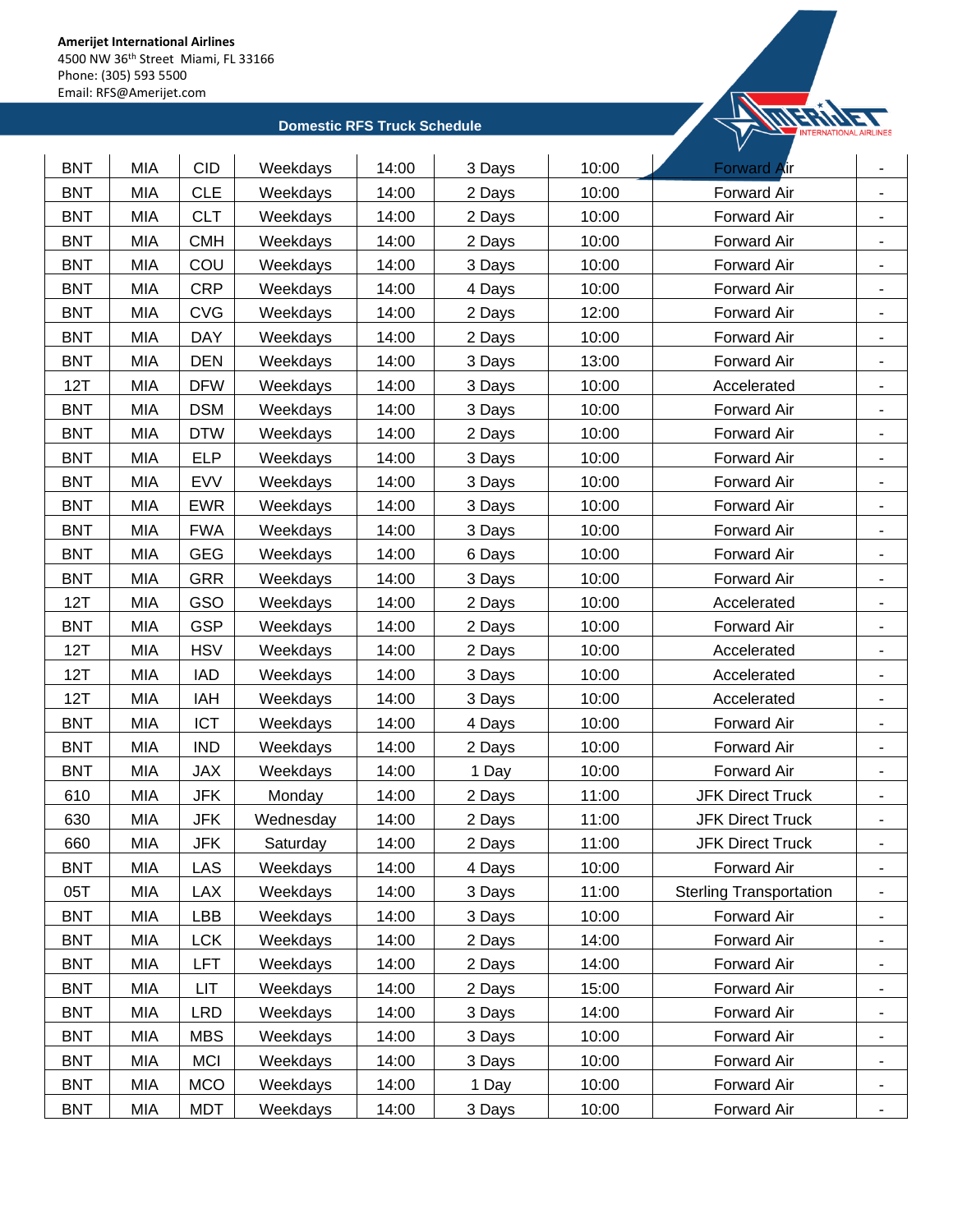

| <b>BNT</b> | <b>MIA</b> | <b>MFE</b> | Weekdays | 14:00 | 4 Days | 10:00 | <b>Forward Air</b> | $\blacksquare$           |
|------------|------------|------------|----------|-------|--------|-------|--------------------|--------------------------|
| 12T        | <b>MIA</b> | <b>MGM</b> | Weekdays | 14:00 | 2 Days | 10:00 | Accelerated        | $\blacksquare$           |
| <b>BNT</b> | <b>MIA</b> | <b>MKE</b> | Weekdays | 14:00 | 3 Days | 10:00 | Forward Air        | $\overline{\phantom{a}}$ |
| <b>BNT</b> | <b>MIA</b> | MLI        | Weekdays | 14:00 | 3 Days | 10:00 | Forward Air        |                          |
| 12T        | <b>MIA</b> | <b>MOB</b> | Weekdays | 14:00 | 3 Days | 10:00 | Accelerated        | $\blacksquare$           |
| <b>BNT</b> | <b>MIA</b> | <b>MSP</b> | Weekdays | 14:00 | 3 Days | 10:00 | Forward Air        | ۰                        |
| <b>BNT</b> | <b>MIA</b> | <b>MSY</b> | Weekdays | 14:00 | 2 Days | 10:00 | Forward Air        | $\blacksquare$           |
| <b>BNT</b> | <b>MIA</b> | OKC        | Weekdays | 14:00 | 3 Days | 10:00 | <b>Forward Air</b> | $\overline{\phantom{a}}$ |
| <b>BNT</b> | <b>MIA</b> | <b>OMA</b> | Weekdays | 14:00 | 3 Days | 10:00 | Forward Air        | $\overline{\phantom{a}}$ |
| <b>BNT</b> | <b>MIA</b> | <b>ONT</b> | Weekdays | 14:00 | 4 Days | 10:00 | Forward Air        | ۰                        |
| 12T        | <b>MIA</b> | ORD        | Weekdays | 14:00 | 3 Days | 10:00 | Accelerated        |                          |
| <b>BNT</b> | <b>MIA</b> | <b>ORF</b> | Weekdays | 14:00 | 3 Days | 10:00 | Forward Air        | ۰                        |
| <b>BNT</b> | <b>MIA</b> | <b>PDX</b> | Weekdays | 14:00 | 5 Days | 10:00 | Forward Air        | $\blacksquare$           |
| <b>BNT</b> | MIA        | PHL        | Weekdays | 14:00 | 3 Days | 10:00 | Forward Air        | $\blacksquare$           |
| <b>BNT</b> | MIA        | <b>PHX</b> | Weekdays | 14:00 | 4 Days | 10:00 | Forward Air        | $\blacksquare$           |
| <b>BNT</b> | <b>MIA</b> | PIT        | Weekdays | 14:00 | 3 Days | 10:00 | Forward Air        |                          |
| <b>BNT</b> | <b>MIA</b> | <b>PNS</b> | Weekdays | 14:00 | 2 Days | 10:00 | Forward Air        | ۰                        |
| 12T        | <b>MIA</b> | <b>RDU</b> | Weekdays | 14:00 | 2 Days | 10:00 | Accelerated        | ٠                        |
| <b>BNT</b> | <b>MIA</b> | <b>RIC</b> | Weekdays | 14:00 | 4 Days | 10:00 | Forward Air        | ٠                        |
| <b>BNT</b> | <b>MIA</b> | <b>RNO</b> | Weekdays | 14:00 | 4 Days | 10:00 | Forward Air        | $\blacksquare$           |
| <b>BNT</b> | <b>MIA</b> | <b>ROA</b> | Weekdays | 14:00 | 2 Days | 10:00 | Forward Air        | $\overline{\phantom{a}}$ |
| <b>BNT</b> | <b>MIA</b> | <b>ROC</b> | Weekdays | 14:00 | 3 Days | 10:00 | Forward Air        | ٠                        |
| <b>BNT</b> | MIA        | SAN        | Weekdays | 14:00 | 4 Days | 13:00 | Forward Air        |                          |
| <b>BNT</b> | <b>MIA</b> | SAT        | Weekdays | 14:00 | 3 Days | 13:00 | Forward Air        | $\blacksquare$           |
| <b>BNT</b> | <b>MIA</b> | SAV        | Weekdays | 14:00 | 2 Days | 13:00 | Forward Air        | $\blacksquare$           |
| <b>BNT</b> | <b>MIA</b> | <b>SBN</b> | Weekdays | 14:00 | 3 Days | 10:00 | Forward Air        | $\blacksquare$           |
| <b>BNT</b> | <b>MIA</b> | <b>SDF</b> | Weekdays | 14:00 | 2 Days | 10:00 | Forward Air        | ÷                        |
| <b>BNT</b> | <b>MIA</b> | <b>SEA</b> | Weekdays | 14:00 | 5 Days | 10:00 | Forward Air        |                          |
| <b>BNT</b> | <b>MIA</b> | <b>SFO</b> | Weekdays | 14:00 | 4 Days | 10:00 | Forward Air        |                          |
| <b>BNT</b> | <b>MIA</b> | <b>SHV</b> | Weekdays | 14:00 | 3 Days | 10:00 | Forward Air        | ۰                        |
| <b>BNT</b> | MIA        | <b>SLC</b> | Weekdays | 14:00 | 4 Days | 10:00 | Forward Air        | ٠                        |
| <b>BNT</b> | MIA        | <b>SMF</b> | Weekdays | 14:00 | 4 Days | 10:00 | Forward Air        | $\blacksquare$           |
| <b>BNT</b> | <b>MIA</b> | <b>STL</b> | Weekdays | 14:00 | 3 Days | 10:00 | Forward Air        | ۰                        |
| <b>BNT</b> | MIA        | <b>SWF</b> | Weekdays | 14:00 | 3 Days | 10:00 | Forward Air        | $\overline{\phantom{a}}$ |
| <b>BNT</b> | MIA        | <b>SYR</b> | Weekdays | 14:00 | 4 Days | 10:00 | Forward Air        | ۰                        |
| <b>BNT</b> | MIA        | <b>TOL</b> | Weekdays | 14:00 | 2 Days | 10:00 | Forward Air        | $\overline{\phantom{a}}$ |
| <b>BNT</b> | MIA        | <b>TPA</b> | Weekdays | 14:00 | 1 Day  | 10:00 | Forward Air        | $\blacksquare$           |
| <b>BNT</b> | MIA        | <b>TRI</b> | Weekdays | 14:00 | 2 Days | 10:00 | Forward Air        | $\blacksquare$           |
| <b>BNT</b> | MIA        | <b>TUL</b> | Weekdays | 14:00 | 3 Days | 10:00 | Forward Air        | ۰                        |
| <b>BNT</b> | MIA        | <b>TUS</b> | Weekdays | 14:00 | 4 Days | 10:00 | Forward Air        |                          |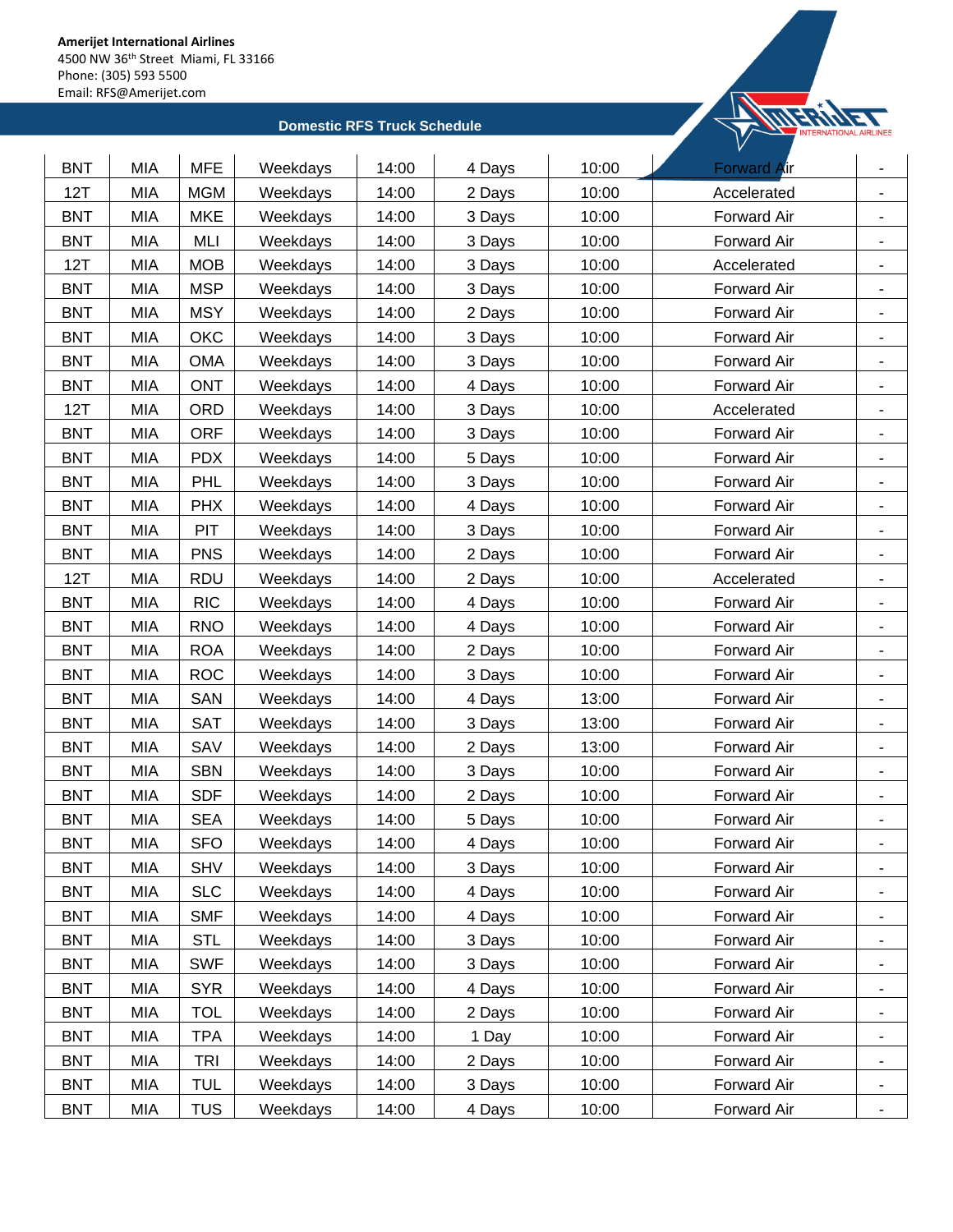

| <b>TYS</b><br>10:00<br><b>BNT</b><br><b>MIA</b><br>Weekdays<br>14:00<br><b>Forward Air</b><br>2 Days<br>JFK Truck / Airtime<br>78T<br><b>MIA</b><br><b>YUL</b><br>14:00<br>11:00<br>Weekdays<br>5 Days<br><b>JFK</b><br><b>Express</b><br>Forward Air<br><b>BNT</b><br><b>MIA</b><br><b>YVR</b><br>14:00<br>10:00<br>Weekdays<br>6 Days<br>JFK Truck / Airtime<br>78T<br><b>MIA</b><br><b>YYZ</b><br>11:00<br>Weekdays<br>14:00<br><b>JFK</b><br>4 Days<br><b>Express</b><br><b>MKE</b><br><b>MIA</b><br>18:00<br>11:00<br><b>BNT</b><br>Weekdays<br>Forward Air<br>2 Days<br><b>BNT</b><br>MLI<br><b>MIA</b><br>Weekdays<br>18:00<br>11:00<br>3 Days<br>Forward Air<br><b>BNT</b><br><b>MOB</b><br><b>MIA</b><br>11:00<br>Forward Air<br>Weekdays<br>18:00<br>2 Days<br><b>BNT</b><br><b>MSP</b><br>MIA<br>Weekdays<br>18:00<br>11:00<br>Forward Air<br>3 Days<br>$\qquad \qquad \blacksquare$<br><b>BNT</b><br><b>MSY</b><br><b>MIA</b><br>11:00<br>Weekdays<br>18:00<br>2 Days<br>Forward Air<br>611<br><b>NYB</b><br><b>JFK</b><br>16:00<br>Monday<br>12:00<br>0 Day<br><b>JFK Direct Truck</b><br>JFK<br>631<br><b>NYB</b><br><b>JFK</b><br>Wednesday<br>12:00<br>16:00<br><b>JFK</b><br>0 Day<br><b>JFK Direct Truck</b><br>16:00<br>661<br><b>NYB</b><br><b>JFK</b><br>Friday<br>12:00<br>0 Day<br><b>JFK Direct Truck</b><br><b>JFK</b><br>03T<br><b>OKC</b><br>IAH<br>18:00<br>19:00<br>Land Air / IAH Truck<br>IAH<br>Weekdays<br>3 Days<br>OKC<br><b>MIA</b><br>11:00<br><b>BNT</b><br>Weekdays<br>18:00<br>Forward Air<br>3 Days<br><b>BNT</b><br><b>OMA</b><br><b>MIA</b><br>11:00<br>Weekdays<br>18:00<br>3 Days<br>Forward Air<br>۰<br><b>BNT</b><br><b>ONT</b><br><b>MIA</b><br>18:00<br>11:00<br>Weekdays<br>4 Days<br>Forward Air<br>-<br><b>MIA</b><br>431<br><b>ORD</b><br>14:00<br>19:00<br><b>ORD Direct Truck</b><br>Wednesday<br>1 Day<br>461<br><b>ORD</b><br>MIA<br>12:00<br>19:00<br><b>ORD Direct Truck</b><br>Saturday<br>1 Day<br><b>BNT</b><br><b>ORF</b><br><b>MIA</b><br>11:00<br>Forward Air<br>Weekdays<br>18:00<br>2 Days<br><b>BNT</b><br><b>PDX</b><br><b>MIA</b><br>Weekdays<br>18:00<br>11:00<br>Forward Air<br>4 Days<br><b>BNT</b><br><b>PHL</b><br><b>JFK</b><br>18:00<br>19:00<br>Forward Air / JFK Truck<br><b>JFK</b><br>Weekdays<br>2 Days<br><b>BNT</b><br>PHL<br><b>MIA</b><br>11:00<br>Weekdays<br>18:00<br>2 Days<br>Forward Air<br>$\overline{\phantom{a}}$<br><b>MIA</b><br><b>BNT</b><br><b>PHX</b><br>Weekdays<br>18:00<br>11:00<br>Forward Air<br>3 Days<br>÷,<br>PIT<br><b>MIA</b><br><b>BNT</b><br>Weekdays<br>18:00<br>11:00<br>Forward Air<br>2 Days |
|------------------------------------------------------------------------------------------------------------------------------------------------------------------------------------------------------------------------------------------------------------------------------------------------------------------------------------------------------------------------------------------------------------------------------------------------------------------------------------------------------------------------------------------------------------------------------------------------------------------------------------------------------------------------------------------------------------------------------------------------------------------------------------------------------------------------------------------------------------------------------------------------------------------------------------------------------------------------------------------------------------------------------------------------------------------------------------------------------------------------------------------------------------------------------------------------------------------------------------------------------------------------------------------------------------------------------------------------------------------------------------------------------------------------------------------------------------------------------------------------------------------------------------------------------------------------------------------------------------------------------------------------------------------------------------------------------------------------------------------------------------------------------------------------------------------------------------------------------------------------------------------------------------------------------------------------------------------------------------------------------------------------------------------------------------------------------------------------------------------------------------------------------------------------------------------------------------------------------------------------------------------------------------------------------------------------------------------------------------------------------------------------------------------------------------------------------------------------------------------------------------------------------------------------------------------------------------------------------------------|
|                                                                                                                                                                                                                                                                                                                                                                                                                                                                                                                                                                                                                                                                                                                                                                                                                                                                                                                                                                                                                                                                                                                                                                                                                                                                                                                                                                                                                                                                                                                                                                                                                                                                                                                                                                                                                                                                                                                                                                                                                                                                                                                                                                                                                                                                                                                                                                                                                                                                                                                                                                                                                  |
|                                                                                                                                                                                                                                                                                                                                                                                                                                                                                                                                                                                                                                                                                                                                                                                                                                                                                                                                                                                                                                                                                                                                                                                                                                                                                                                                                                                                                                                                                                                                                                                                                                                                                                                                                                                                                                                                                                                                                                                                                                                                                                                                                                                                                                                                                                                                                                                                                                                                                                                                                                                                                  |
|                                                                                                                                                                                                                                                                                                                                                                                                                                                                                                                                                                                                                                                                                                                                                                                                                                                                                                                                                                                                                                                                                                                                                                                                                                                                                                                                                                                                                                                                                                                                                                                                                                                                                                                                                                                                                                                                                                                                                                                                                                                                                                                                                                                                                                                                                                                                                                                                                                                                                                                                                                                                                  |
|                                                                                                                                                                                                                                                                                                                                                                                                                                                                                                                                                                                                                                                                                                                                                                                                                                                                                                                                                                                                                                                                                                                                                                                                                                                                                                                                                                                                                                                                                                                                                                                                                                                                                                                                                                                                                                                                                                                                                                                                                                                                                                                                                                                                                                                                                                                                                                                                                                                                                                                                                                                                                  |
|                                                                                                                                                                                                                                                                                                                                                                                                                                                                                                                                                                                                                                                                                                                                                                                                                                                                                                                                                                                                                                                                                                                                                                                                                                                                                                                                                                                                                                                                                                                                                                                                                                                                                                                                                                                                                                                                                                                                                                                                                                                                                                                                                                                                                                                                                                                                                                                                                                                                                                                                                                                                                  |
|                                                                                                                                                                                                                                                                                                                                                                                                                                                                                                                                                                                                                                                                                                                                                                                                                                                                                                                                                                                                                                                                                                                                                                                                                                                                                                                                                                                                                                                                                                                                                                                                                                                                                                                                                                                                                                                                                                                                                                                                                                                                                                                                                                                                                                                                                                                                                                                                                                                                                                                                                                                                                  |
|                                                                                                                                                                                                                                                                                                                                                                                                                                                                                                                                                                                                                                                                                                                                                                                                                                                                                                                                                                                                                                                                                                                                                                                                                                                                                                                                                                                                                                                                                                                                                                                                                                                                                                                                                                                                                                                                                                                                                                                                                                                                                                                                                                                                                                                                                                                                                                                                                                                                                                                                                                                                                  |
|                                                                                                                                                                                                                                                                                                                                                                                                                                                                                                                                                                                                                                                                                                                                                                                                                                                                                                                                                                                                                                                                                                                                                                                                                                                                                                                                                                                                                                                                                                                                                                                                                                                                                                                                                                                                                                                                                                                                                                                                                                                                                                                                                                                                                                                                                                                                                                                                                                                                                                                                                                                                                  |
|                                                                                                                                                                                                                                                                                                                                                                                                                                                                                                                                                                                                                                                                                                                                                                                                                                                                                                                                                                                                                                                                                                                                                                                                                                                                                                                                                                                                                                                                                                                                                                                                                                                                                                                                                                                                                                                                                                                                                                                                                                                                                                                                                                                                                                                                                                                                                                                                                                                                                                                                                                                                                  |
|                                                                                                                                                                                                                                                                                                                                                                                                                                                                                                                                                                                                                                                                                                                                                                                                                                                                                                                                                                                                                                                                                                                                                                                                                                                                                                                                                                                                                                                                                                                                                                                                                                                                                                                                                                                                                                                                                                                                                                                                                                                                                                                                                                                                                                                                                                                                                                                                                                                                                                                                                                                                                  |
|                                                                                                                                                                                                                                                                                                                                                                                                                                                                                                                                                                                                                                                                                                                                                                                                                                                                                                                                                                                                                                                                                                                                                                                                                                                                                                                                                                                                                                                                                                                                                                                                                                                                                                                                                                                                                                                                                                                                                                                                                                                                                                                                                                                                                                                                                                                                                                                                                                                                                                                                                                                                                  |
|                                                                                                                                                                                                                                                                                                                                                                                                                                                                                                                                                                                                                                                                                                                                                                                                                                                                                                                                                                                                                                                                                                                                                                                                                                                                                                                                                                                                                                                                                                                                                                                                                                                                                                                                                                                                                                                                                                                                                                                                                                                                                                                                                                                                                                                                                                                                                                                                                                                                                                                                                                                                                  |
|                                                                                                                                                                                                                                                                                                                                                                                                                                                                                                                                                                                                                                                                                                                                                                                                                                                                                                                                                                                                                                                                                                                                                                                                                                                                                                                                                                                                                                                                                                                                                                                                                                                                                                                                                                                                                                                                                                                                                                                                                                                                                                                                                                                                                                                                                                                                                                                                                                                                                                                                                                                                                  |
|                                                                                                                                                                                                                                                                                                                                                                                                                                                                                                                                                                                                                                                                                                                                                                                                                                                                                                                                                                                                                                                                                                                                                                                                                                                                                                                                                                                                                                                                                                                                                                                                                                                                                                                                                                                                                                                                                                                                                                                                                                                                                                                                                                                                                                                                                                                                                                                                                                                                                                                                                                                                                  |
|                                                                                                                                                                                                                                                                                                                                                                                                                                                                                                                                                                                                                                                                                                                                                                                                                                                                                                                                                                                                                                                                                                                                                                                                                                                                                                                                                                                                                                                                                                                                                                                                                                                                                                                                                                                                                                                                                                                                                                                                                                                                                                                                                                                                                                                                                                                                                                                                                                                                                                                                                                                                                  |
|                                                                                                                                                                                                                                                                                                                                                                                                                                                                                                                                                                                                                                                                                                                                                                                                                                                                                                                                                                                                                                                                                                                                                                                                                                                                                                                                                                                                                                                                                                                                                                                                                                                                                                                                                                                                                                                                                                                                                                                                                                                                                                                                                                                                                                                                                                                                                                                                                                                                                                                                                                                                                  |
|                                                                                                                                                                                                                                                                                                                                                                                                                                                                                                                                                                                                                                                                                                                                                                                                                                                                                                                                                                                                                                                                                                                                                                                                                                                                                                                                                                                                                                                                                                                                                                                                                                                                                                                                                                                                                                                                                                                                                                                                                                                                                                                                                                                                                                                                                                                                                                                                                                                                                                                                                                                                                  |
|                                                                                                                                                                                                                                                                                                                                                                                                                                                                                                                                                                                                                                                                                                                                                                                                                                                                                                                                                                                                                                                                                                                                                                                                                                                                                                                                                                                                                                                                                                                                                                                                                                                                                                                                                                                                                                                                                                                                                                                                                                                                                                                                                                                                                                                                                                                                                                                                                                                                                                                                                                                                                  |
|                                                                                                                                                                                                                                                                                                                                                                                                                                                                                                                                                                                                                                                                                                                                                                                                                                                                                                                                                                                                                                                                                                                                                                                                                                                                                                                                                                                                                                                                                                                                                                                                                                                                                                                                                                                                                                                                                                                                                                                                                                                                                                                                                                                                                                                                                                                                                                                                                                                                                                                                                                                                                  |
|                                                                                                                                                                                                                                                                                                                                                                                                                                                                                                                                                                                                                                                                                                                                                                                                                                                                                                                                                                                                                                                                                                                                                                                                                                                                                                                                                                                                                                                                                                                                                                                                                                                                                                                                                                                                                                                                                                                                                                                                                                                                                                                                                                                                                                                                                                                                                                                                                                                                                                                                                                                                                  |
|                                                                                                                                                                                                                                                                                                                                                                                                                                                                                                                                                                                                                                                                                                                                                                                                                                                                                                                                                                                                                                                                                                                                                                                                                                                                                                                                                                                                                                                                                                                                                                                                                                                                                                                                                                                                                                                                                                                                                                                                                                                                                                                                                                                                                                                                                                                                                                                                                                                                                                                                                                                                                  |
|                                                                                                                                                                                                                                                                                                                                                                                                                                                                                                                                                                                                                                                                                                                                                                                                                                                                                                                                                                                                                                                                                                                                                                                                                                                                                                                                                                                                                                                                                                                                                                                                                                                                                                                                                                                                                                                                                                                                                                                                                                                                                                                                                                                                                                                                                                                                                                                                                                                                                                                                                                                                                  |
|                                                                                                                                                                                                                                                                                                                                                                                                                                                                                                                                                                                                                                                                                                                                                                                                                                                                                                                                                                                                                                                                                                                                                                                                                                                                                                                                                                                                                                                                                                                                                                                                                                                                                                                                                                                                                                                                                                                                                                                                                                                                                                                                                                                                                                                                                                                                                                                                                                                                                                                                                                                                                  |
|                                                                                                                                                                                                                                                                                                                                                                                                                                                                                                                                                                                                                                                                                                                                                                                                                                                                                                                                                                                                                                                                                                                                                                                                                                                                                                                                                                                                                                                                                                                                                                                                                                                                                                                                                                                                                                                                                                                                                                                                                                                                                                                                                                                                                                                                                                                                                                                                                                                                                                                                                                                                                  |
|                                                                                                                                                                                                                                                                                                                                                                                                                                                                                                                                                                                                                                                                                                                                                                                                                                                                                                                                                                                                                                                                                                                                                                                                                                                                                                                                                                                                                                                                                                                                                                                                                                                                                                                                                                                                                                                                                                                                                                                                                                                                                                                                                                                                                                                                                                                                                                                                                                                                                                                                                                                                                  |
| <b>MIA</b><br><b>BNT</b><br><b>PNS</b><br>Weekdays<br>18:00<br>11:00<br>Forward Air<br>2 Days                                                                                                                                                                                                                                                                                                                                                                                                                                                                                                                                                                                                                                                                                                                                                                                                                                                                                                                                                                                                                                                                                                                                                                                                                                                                                                                                                                                                                                                                                                                                                                                                                                                                                                                                                                                                                                                                                                                                                                                                                                                                                                                                                                                                                                                                                                                                                                                                                                                                                                                    |
| 18:00<br>11:00<br>SSF / ATL Truck<br>07T<br><b>RDU</b><br><b>ATL</b><br>Weekdays<br>2 Days<br><b>ATL</b>                                                                                                                                                                                                                                                                                                                                                                                                                                                                                                                                                                                                                                                                                                                                                                                                                                                                                                                                                                                                                                                                                                                                                                                                                                                                                                                                                                                                                                                                                                                                                                                                                                                                                                                                                                                                                                                                                                                                                                                                                                                                                                                                                                                                                                                                                                                                                                                                                                                                                                         |
| <b>BNT</b><br><b>RDU</b><br>MIA<br>18:00<br>2 Days<br>11:00<br>Weekdays<br>Forward Air                                                                                                                                                                                                                                                                                                                                                                                                                                                                                                                                                                                                                                                                                                                                                                                                                                                                                                                                                                                                                                                                                                                                                                                                                                                                                                                                                                                                                                                                                                                                                                                                                                                                                                                                                                                                                                                                                                                                                                                                                                                                                                                                                                                                                                                                                                                                                                                                                                                                                                                           |
| <b>RIC</b><br>MIA<br>11:00<br><b>BNT</b><br>Weekdays<br>18:00<br>2 Days<br><b>Forward Air</b>                                                                                                                                                                                                                                                                                                                                                                                                                                                                                                                                                                                                                                                                                                                                                                                                                                                                                                                                                                                                                                                                                                                                                                                                                                                                                                                                                                                                                                                                                                                                                                                                                                                                                                                                                                                                                                                                                                                                                                                                                                                                                                                                                                                                                                                                                                                                                                                                                                                                                                                    |
| <b>BNT</b><br><b>RNO</b><br><b>MIA</b><br>Weekdays<br>18:00<br>11:00<br>Forward Air<br>4 Days                                                                                                                                                                                                                                                                                                                                                                                                                                                                                                                                                                                                                                                                                                                                                                                                                                                                                                                                                                                                                                                                                                                                                                                                                                                                                                                                                                                                                                                                                                                                                                                                                                                                                                                                                                                                                                                                                                                                                                                                                                                                                                                                                                                                                                                                                                                                                                                                                                                                                                                    |
| <b>BNT</b><br><b>ROA</b><br>MIA<br>11:00<br>Forward Air<br>Weekdays<br>18:00<br>2 Days                                                                                                                                                                                                                                                                                                                                                                                                                                                                                                                                                                                                                                                                                                                                                                                                                                                                                                                                                                                                                                                                                                                                                                                                                                                                                                                                                                                                                                                                                                                                                                                                                                                                                                                                                                                                                                                                                                                                                                                                                                                                                                                                                                                                                                                                                                                                                                                                                                                                                                                           |
| 19:00<br>Forward Air / JFK Truck<br><b>BNT</b><br><b>ROC</b><br><b>JFK</b><br>Weekdays<br>18:00<br>2 Days<br>JFK                                                                                                                                                                                                                                                                                                                                                                                                                                                                                                                                                                                                                                                                                                                                                                                                                                                                                                                                                                                                                                                                                                                                                                                                                                                                                                                                                                                                                                                                                                                                                                                                                                                                                                                                                                                                                                                                                                                                                                                                                                                                                                                                                                                                                                                                                                                                                                                                                                                                                                 |
| <b>BNT</b><br><b>ROC</b><br>MIA<br>Weekdays<br>18:00<br>11:00<br>Forward Air<br>2 Days<br>$\blacksquare$                                                                                                                                                                                                                                                                                                                                                                                                                                                                                                                                                                                                                                                                                                                                                                                                                                                                                                                                                                                                                                                                                                                                                                                                                                                                                                                                                                                                                                                                                                                                                                                                                                                                                                                                                                                                                                                                                                                                                                                                                                                                                                                                                                                                                                                                                                                                                                                                                                                                                                         |
| <b>BNT</b><br>SAN<br>MIA<br>11:00<br>Forward Air<br>Weekdays<br>18:00<br>4 Days                                                                                                                                                                                                                                                                                                                                                                                                                                                                                                                                                                                                                                                                                                                                                                                                                                                                                                                                                                                                                                                                                                                                                                                                                                                                                                                                                                                                                                                                                                                                                                                                                                                                                                                                                                                                                                                                                                                                                                                                                                                                                                                                                                                                                                                                                                                                                                                                                                                                                                                                  |
| 03T<br>19:00<br>Land Air / IAH Truck<br><b>SAT</b><br>IAH<br>Weekdays<br>18:00<br>2 Days<br>IAH                                                                                                                                                                                                                                                                                                                                                                                                                                                                                                                                                                                                                                                                                                                                                                                                                                                                                                                                                                                                                                                                                                                                                                                                                                                                                                                                                                                                                                                                                                                                                                                                                                                                                                                                                                                                                                                                                                                                                                                                                                                                                                                                                                                                                                                                                                                                                                                                                                                                                                                  |
| <b>BNT</b><br><b>SAT</b><br>MIA<br>Weekdays<br>18:00<br>11:00<br>3 Days<br>Forward Air                                                                                                                                                                                                                                                                                                                                                                                                                                                                                                                                                                                                                                                                                                                                                                                                                                                                                                                                                                                                                                                                                                                                                                                                                                                                                                                                                                                                                                                                                                                                                                                                                                                                                                                                                                                                                                                                                                                                                                                                                                                                                                                                                                                                                                                                                                                                                                                                                                                                                                                           |
| <b>BNT</b><br>SAV<br>MIA<br>Weekdays<br>18:00<br>2 Days<br>11:00<br>Forward Air                                                                                                                                                                                                                                                                                                                                                                                                                                                                                                                                                                                                                                                                                                                                                                                                                                                                                                                                                                                                                                                                                                                                                                                                                                                                                                                                                                                                                                                                                                                                                                                                                                                                                                                                                                                                                                                                                                                                                                                                                                                                                                                                                                                                                                                                                                                                                                                                                                                                                                                                  |
| MIA<br>11:00<br>Forward Air<br><b>BNT</b><br><b>SBN</b><br>Weekdays<br>18:00<br>2 Days<br>۰.                                                                                                                                                                                                                                                                                                                                                                                                                                                                                                                                                                                                                                                                                                                                                                                                                                                                                                                                                                                                                                                                                                                                                                                                                                                                                                                                                                                                                                                                                                                                                                                                                                                                                                                                                                                                                                                                                                                                                                                                                                                                                                                                                                                                                                                                                                                                                                                                                                                                                                                     |
| <b>BNT</b><br><b>SDF</b><br>MIA<br>Weekdays<br>18:00<br>11:00<br>Forward Air<br>2 Days<br>٠                                                                                                                                                                                                                                                                                                                                                                                                                                                                                                                                                                                                                                                                                                                                                                                                                                                                                                                                                                                                                                                                                                                                                                                                                                                                                                                                                                                                                                                                                                                                                                                                                                                                                                                                                                                                                                                                                                                                                                                                                                                                                                                                                                                                                                                                                                                                                                                                                                                                                                                      |